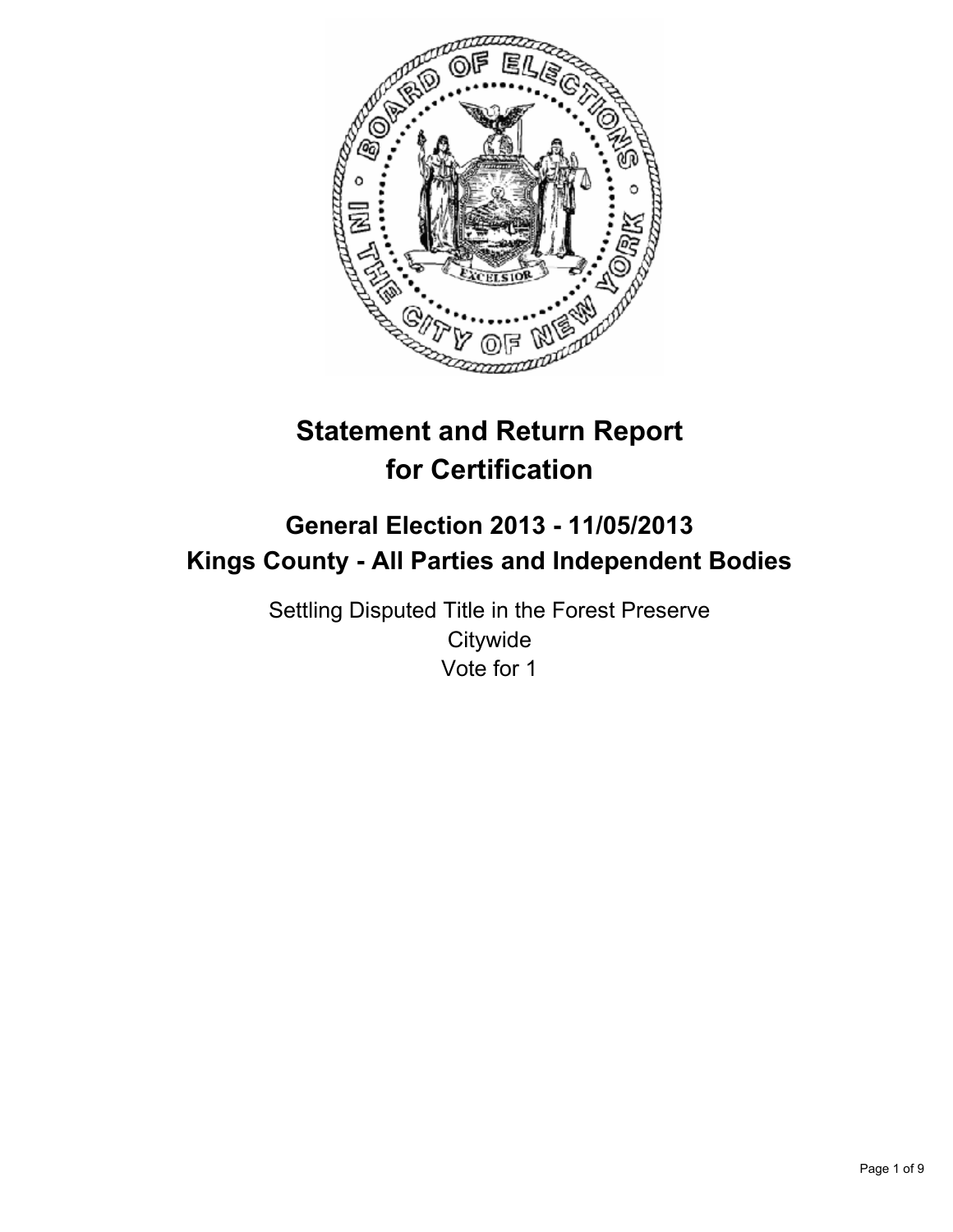

| <b>PUBLIC COUNTER</b>                                    | 18,152   |
|----------------------------------------------------------|----------|
| <b>EMERGENCY</b>                                         | 7        |
| ABSENTEE/MILITARY                                        | 476      |
| <b>FEDERAL</b>                                           | 0        |
| SPECIAL PRESIDENTIAL                                     | $\Omega$ |
| <b>AFFIDAVIT</b>                                         | 199      |
| <b>Total Ballots</b>                                     | 18,834   |
| Less - Inapplicable Federal/Special Presidential Ballots | 0        |
| <b>Total Applicable Ballots</b>                          | 18,834   |
| <b>YES</b>                                               | 6,636    |
| <b>NO</b>                                                | 3,399    |
| <b>Total Votes</b>                                       | 10,035   |
| Unrecorded                                               | 8.799    |

### **Assembly District 42**

| PUBLIC COUNTER                                           | 17,221 |
|----------------------------------------------------------|--------|
| <b>EMERGENCY</b>                                         | 2      |
| ABSENTEE/MILITARY                                        | 314    |
| <b>FEDERAL</b>                                           | 0      |
| <b>SPECIAL PRESIDENTIAL</b>                              | 0      |
| AFFIDAVIT                                                | 292    |
| <b>Total Ballots</b>                                     | 17,829 |
| Less - Inapplicable Federal/Special Presidential Ballots | 0      |
| <b>Total Applicable Ballots</b>                          | 17,829 |
| <b>YES</b>                                               | 6,131  |
| <b>NO</b>                                                | 2,275  |
| <b>Total Votes</b>                                       | 8,406  |
| Unrecorded                                               | 9.423  |

| PUBLIC COUNTER                                           | 19,018   |
|----------------------------------------------------------|----------|
| <b>EMERGENCY</b>                                         | 0        |
| ABSENTEE/MILITARY                                        | 394      |
| <b>FEDERAL</b>                                           | $\Omega$ |
| SPECIAL PRESIDENTIAL                                     | 0        |
| <b>AFFIDAVIT</b>                                         | 244      |
| <b>Total Ballots</b>                                     | 19,656   |
| Less - Inapplicable Federal/Special Presidential Ballots | 0        |
| <b>Total Applicable Ballots</b>                          | 19,656   |
| <b>YES</b>                                               | 7,488    |
| <b>NO</b>                                                | 2,486    |
| <b>Total Votes</b>                                       | 9,974    |
| Unrecorded                                               | 9,682    |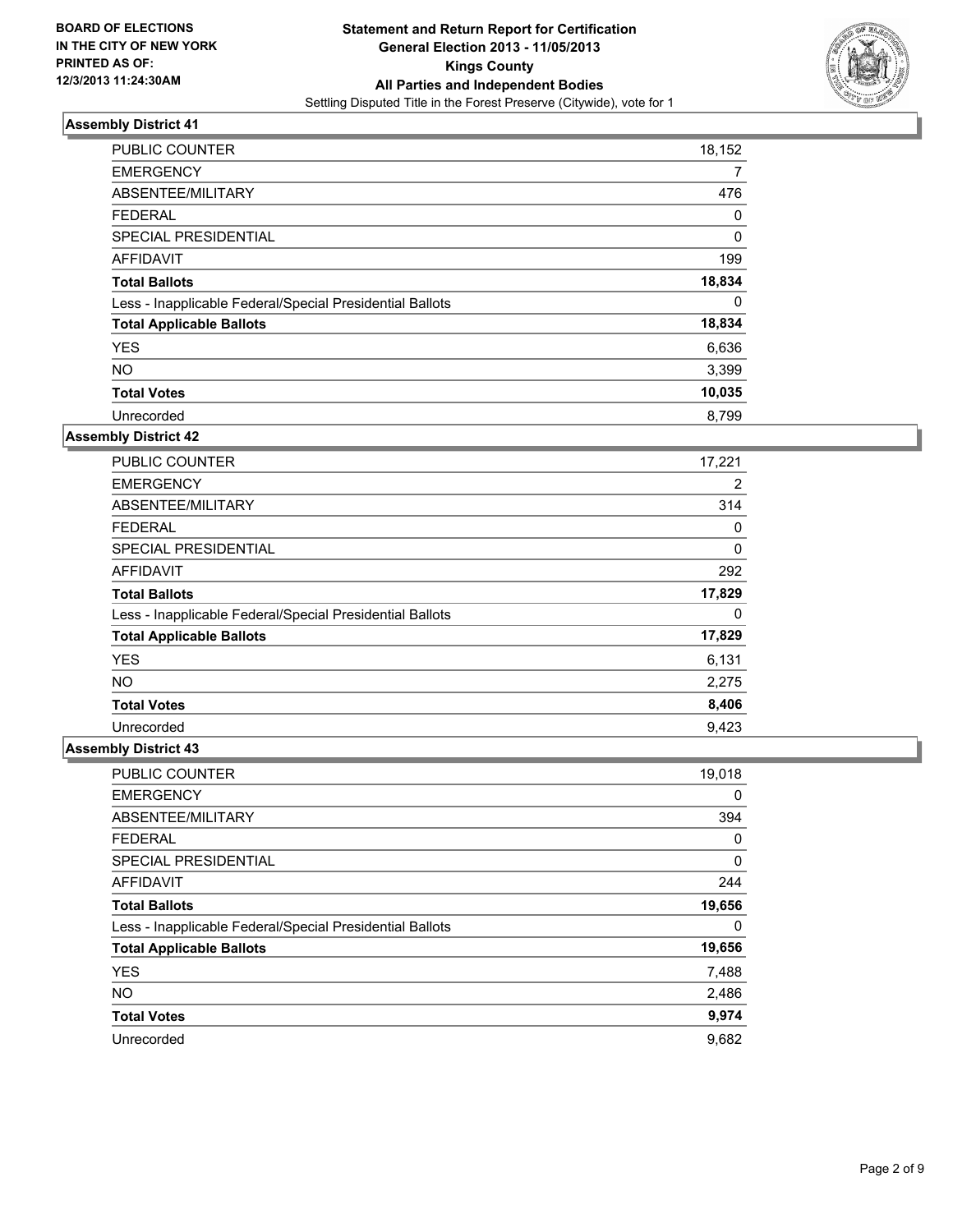

| PUBLIC COUNTER                                           | 21,572 |
|----------------------------------------------------------|--------|
| <b>EMERGENCY</b>                                         | 0      |
| ABSENTEE/MILITARY                                        | 376    |
| <b>FEDERAL</b>                                           | 0      |
| SPECIAL PRESIDENTIAL                                     | 0      |
| AFFIDAVIT                                                | 270    |
| <b>Total Ballots</b>                                     | 22,218 |
| Less - Inapplicable Federal/Special Presidential Ballots | 0      |
| <b>Total Applicable Ballots</b>                          | 22,218 |
| <b>YES</b>                                               | 10,707 |
| <b>NO</b>                                                | 3,825  |
| <b>Total Votes</b>                                       | 14,532 |
| Unrecorded                                               | 7,686  |

### **Assembly District 45**

| <b>PUBLIC COUNTER</b>                                    | 12,591 |
|----------------------------------------------------------|--------|
| <b>EMERGENCY</b>                                         |        |
| ABSENTEE/MILITARY                                        | 458    |
| <b>FEDERAL</b>                                           | 0      |
| <b>SPECIAL PRESIDENTIAL</b>                              | 0      |
| AFFIDAVIT                                                | 161    |
| <b>Total Ballots</b>                                     | 13,211 |
| Less - Inapplicable Federal/Special Presidential Ballots | 0      |
| <b>Total Applicable Ballots</b>                          | 13,211 |
| <b>YES</b>                                               | 3,801  |
| <b>NO</b>                                                | 2,160  |
| <b>Total Votes</b>                                       | 5,961  |
| Unrecorded                                               | 7,250  |

| <b>PUBLIC COUNTER</b>                                    | 17,456 |
|----------------------------------------------------------|--------|
| <b>EMERGENCY</b>                                         | 14     |
| ABSENTEE/MILITARY                                        | 658    |
| <b>FEDERAL</b>                                           | 0      |
| SPECIAL PRESIDENTIAL                                     | 0      |
| <b>AFFIDAVIT</b>                                         | 185    |
| <b>Total Ballots</b>                                     | 18,313 |
| Less - Inapplicable Federal/Special Presidential Ballots | 0      |
| <b>Total Applicable Ballots</b>                          | 18,313 |
| <b>YES</b>                                               | 5,978  |
| <b>NO</b>                                                | 3,114  |
| <b>Total Votes</b>                                       | 9,092  |
| Unrecorded                                               | 9,221  |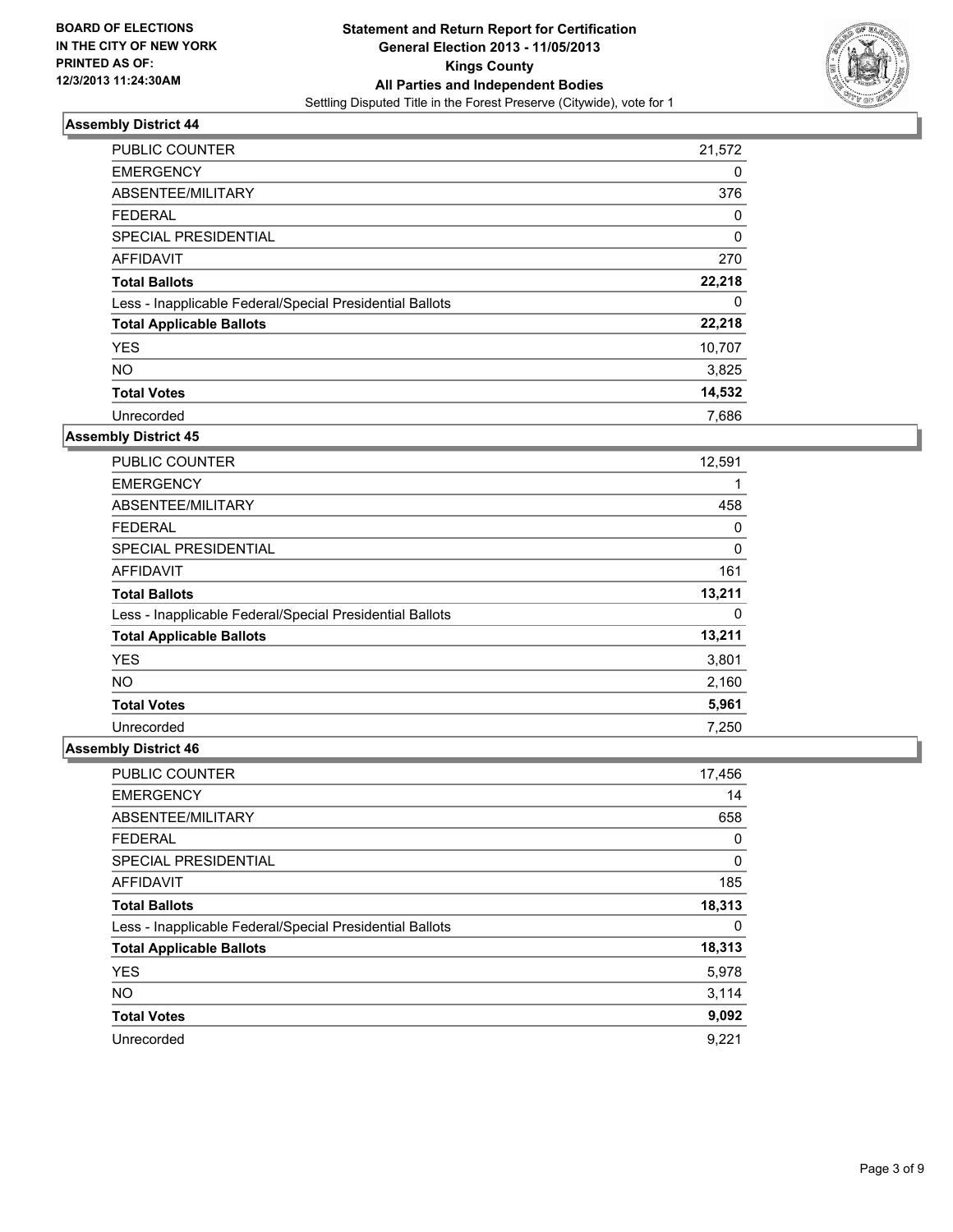

| <b>PUBLIC COUNTER</b>                                    | 9,699  |
|----------------------------------------------------------|--------|
| <b>EMERGENCY</b>                                         | 0      |
| ABSENTEE/MILITARY                                        | 374    |
| <b>FEDERAL</b>                                           | 0      |
| SPECIAL PRESIDENTIAL                                     | 0      |
| <b>AFFIDAVIT</b>                                         | 100    |
| <b>Total Ballots</b>                                     | 10,173 |
| Less - Inapplicable Federal/Special Presidential Ballots | 0      |
| <b>Total Applicable Ballots</b>                          | 10,173 |
| <b>YES</b>                                               | 3,193  |
| <b>NO</b>                                                | 1,683  |
| <b>Total Votes</b>                                       | 4,876  |
| Unrecorded                                               | 5,297  |

### **Assembly District 48**

| PUBLIC COUNTER                                           | 15,584 |
|----------------------------------------------------------|--------|
| <b>EMERGENCY</b>                                         | 0      |
| ABSENTEE/MILITARY                                        | 283    |
| <b>FEDERAL</b>                                           | 0      |
| <b>SPECIAL PRESIDENTIAL</b>                              | 0      |
| AFFIDAVIT                                                | 197    |
| <b>Total Ballots</b>                                     | 16,064 |
| Less - Inapplicable Federal/Special Presidential Ballots | 0      |
| <b>Total Applicable Ballots</b>                          | 16,064 |
| <b>YES</b>                                               | 3,977  |
| <b>NO</b>                                                | 3,205  |
| <b>Total Votes</b>                                       | 7,182  |
| Unrecorded                                               | 8,882  |

| PUBLIC COUNTER                                           | 7,584 |
|----------------------------------------------------------|-------|
| <b>EMERGENCY</b>                                         | 70    |
| ABSENTEE/MILITARY                                        | 209   |
| <b>FEDERAL</b>                                           | 0     |
| SPECIAL PRESIDENTIAL                                     | 0     |
| <b>AFFIDAVIT</b>                                         | 74    |
| <b>Total Ballots</b>                                     | 7,937 |
| Less - Inapplicable Federal/Special Presidential Ballots | 0     |
| <b>Total Applicable Ballots</b>                          | 7,937 |
| <b>YES</b>                                               | 2,721 |
| <b>NO</b>                                                | 1,445 |
| <b>Total Votes</b>                                       | 4,166 |
| Unrecorded                                               | 3,771 |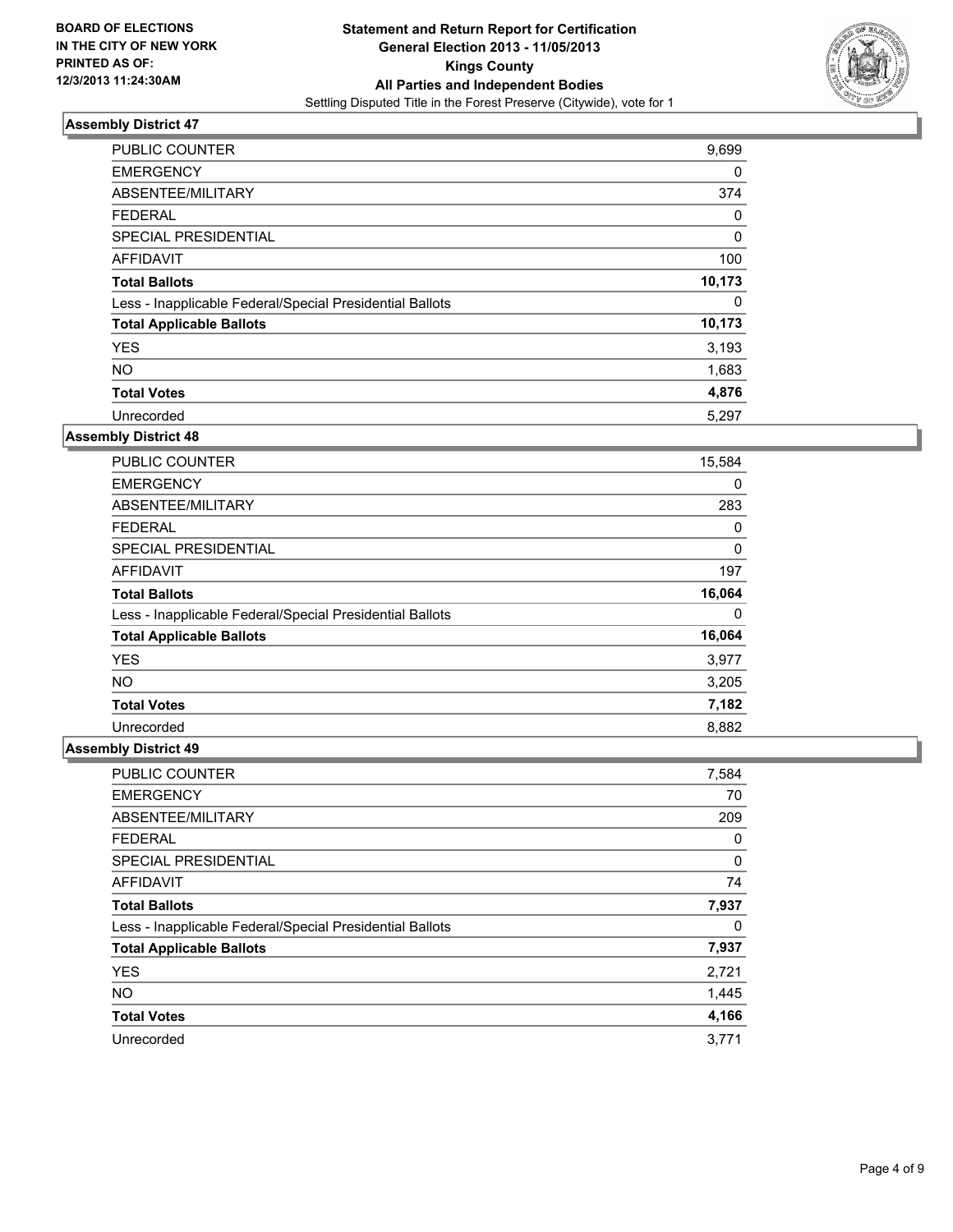

| <b>PUBLIC COUNTER</b>                                    | 15,157 |
|----------------------------------------------------------|--------|
| <b>EMERGENCY</b>                                         | 3      |
| ABSENTEE/MILITARY                                        | 179    |
| <b>FEDERAL</b>                                           | 0      |
| SPECIAL PRESIDENTIAL                                     | 0      |
| <b>AFFIDAVIT</b>                                         | 241    |
| <b>Total Ballots</b>                                     | 15,580 |
| Less - Inapplicable Federal/Special Presidential Ballots | 0      |
| <b>Total Applicable Ballots</b>                          | 15,580 |
| <b>YES</b>                                               | 5,761  |
| <b>NO</b>                                                | 2,544  |
| <b>Total Votes</b>                                       | 8,305  |
| Unrecorded                                               | 7.275  |

### **Assembly District 51**

| PUBLIC COUNTER                                           | 10,963 |
|----------------------------------------------------------|--------|
| <b>EMERGENCY</b>                                         |        |
| ABSENTEE/MILITARY                                        | 197    |
| <b>FEDERAL</b>                                           | 0      |
| <b>SPECIAL PRESIDENTIAL</b>                              | 0      |
| AFFIDAVIT                                                | 163    |
| <b>Total Ballots</b>                                     | 11,324 |
| Less - Inapplicable Federal/Special Presidential Ballots | 0      |
| <b>Total Applicable Ballots</b>                          | 11,324 |
| <b>YES</b>                                               | 4,581  |
| <b>NO</b>                                                | 1,791  |
| <b>Total Votes</b>                                       | 6,372  |
| Unrecorded                                               | 4,952  |

| <b>PUBLIC COUNTER</b>                                    | 28,638 |
|----------------------------------------------------------|--------|
| <b>EMERGENCY</b>                                         | 1,017  |
| ABSENTEE/MILITARY                                        | 753    |
| <b>FEDERAL</b>                                           | 0      |
| SPECIAL PRESIDENTIAL                                     | 0      |
| <b>AFFIDAVIT</b>                                         | 376    |
| <b>Total Ballots</b>                                     | 30,784 |
| Less - Inapplicable Federal/Special Presidential Ballots | 0      |
| <b>Total Applicable Ballots</b>                          | 30,784 |
| <b>YES</b>                                               | 17,678 |
| <b>NO</b>                                                | 5,133  |
| <b>Total Votes</b>                                       | 22,811 |
| Unrecorded                                               | 7.973  |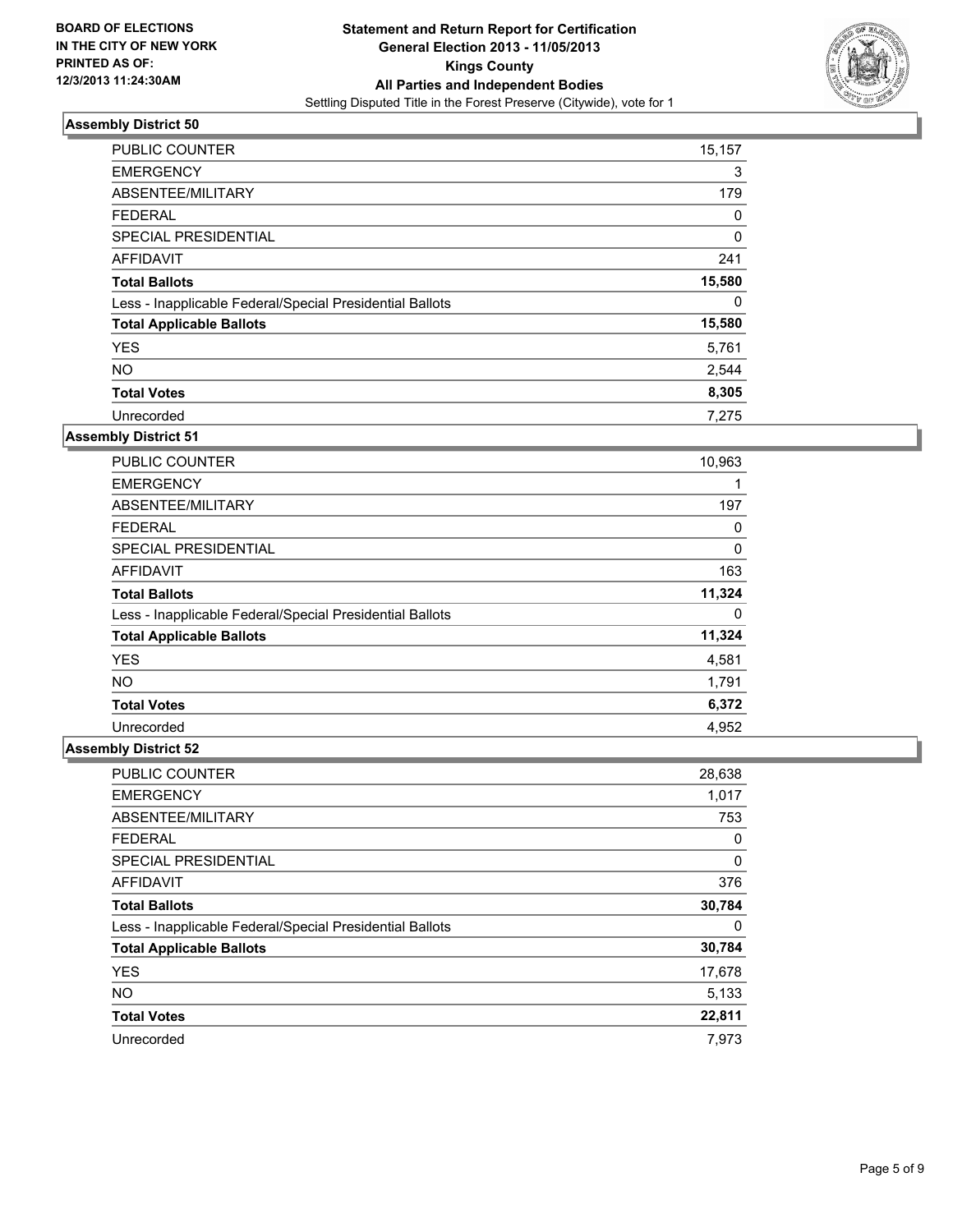

| <b>PUBLIC COUNTER</b>                                    | 12,315      |
|----------------------------------------------------------|-------------|
| <b>EMERGENCY</b>                                         | 53          |
| ABSENTEE/MILITARY                                        | 124         |
| <b>FEDERAL</b>                                           | 0           |
| SPECIAL PRESIDENTIAL                                     | $\mathbf 0$ |
| <b>AFFIDAVIT</b>                                         | 214         |
| <b>Total Ballots</b>                                     | 12,706      |
| Less - Inapplicable Federal/Special Presidential Ballots | 0           |
| <b>Total Applicable Ballots</b>                          | 12,706      |
| <b>YES</b>                                               | 4,339       |
| <b>NO</b>                                                | 1,583       |
| <b>Total Votes</b>                                       | 5,922       |
| Unrecorded                                               | 6.784       |

### **Assembly District 54**

| PUBLIC COUNTER                                           | 9,847  |
|----------------------------------------------------------|--------|
| <b>EMERGENCY</b>                                         | 16     |
| ABSENTEE/MILITARY                                        | 107    |
| <b>FEDERAL</b>                                           | 0      |
| <b>SPECIAL PRESIDENTIAL</b>                              | 0      |
| AFFIDAVIT                                                | 190    |
| <b>Total Ballots</b>                                     | 10,160 |
| Less - Inapplicable Federal/Special Presidential Ballots | 0      |
| <b>Total Applicable Ballots</b>                          | 10,160 |
| <b>YES</b>                                               | 3,751  |
| <b>NO</b>                                                | 1,171  |
| <b>Total Votes</b>                                       | 4,922  |
| Unrecorded                                               | 5,238  |

| <b>PUBLIC COUNTER</b>                                    | 13,948 |
|----------------------------------------------------------|--------|
| <b>EMERGENCY</b>                                         | 2      |
| ABSENTEE/MILITARY                                        | 192    |
| <b>FEDERAL</b>                                           | 0      |
| SPECIAL PRESIDENTIAL                                     | 0      |
| <b>AFFIDAVIT</b>                                         | 235    |
| <b>Total Ballots</b>                                     | 14,377 |
| Less - Inapplicable Federal/Special Presidential Ballots | 0      |
| <b>Total Applicable Ballots</b>                          | 14,377 |
| <b>YES</b>                                               | 5,054  |
| <b>NO</b>                                                | 1,699  |
| <b>Total Votes</b>                                       | 6,753  |
| Unrecorded                                               | 7,624  |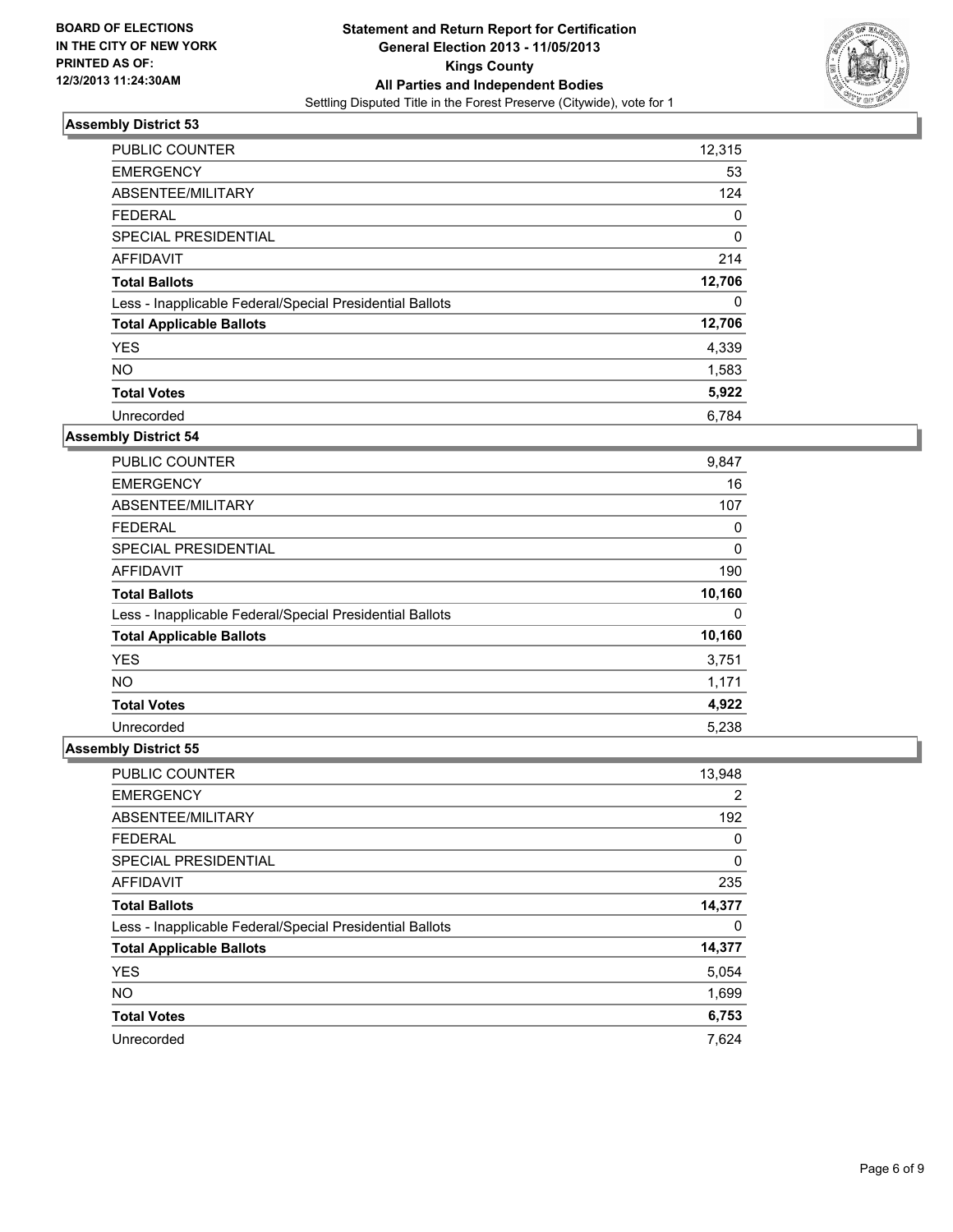

| <b>PUBLIC COUNTER</b>                                    | 17,641      |
|----------------------------------------------------------|-------------|
| <b>EMERGENCY</b>                                         | 30          |
| ABSENTEE/MILITARY                                        | 223         |
| <b>FEDERAL</b>                                           | 0           |
| SPECIAL PRESIDENTIAL                                     | $\mathbf 0$ |
| <b>AFFIDAVIT</b>                                         | 263         |
| <b>Total Ballots</b>                                     | 18,157      |
| Less - Inapplicable Federal/Special Presidential Ballots | 0           |
| <b>Total Applicable Ballots</b>                          | 18,157      |
| <b>YES</b>                                               | 7,208       |
| <b>NO</b>                                                | 2,653       |
| <b>Total Votes</b>                                       | 9,861       |
| Unrecorded                                               | 8,296       |

### **Assembly District 57**

| <b>PUBLIC COUNTER</b>                                    | 24,525 |
|----------------------------------------------------------|--------|
| <b>EMERGENCY</b>                                         | 122    |
| ABSENTEE/MILITARY                                        | 573    |
| <b>FEDERAL</b>                                           | 0      |
| <b>SPECIAL PRESIDENTIAL</b>                              | 0      |
| AFFIDAVIT                                                | 410    |
| <b>Total Ballots</b>                                     | 25,630 |
| Less - Inapplicable Federal/Special Presidential Ballots | 0      |
| <b>Total Applicable Ballots</b>                          | 25,630 |
| <b>YES</b>                                               | 12,006 |
| <b>NO</b>                                                | 4,080  |
| <b>Total Votes</b>                                       | 16,086 |
| Unrecorded                                               | 9.544  |

| PUBLIC COUNTER                                           | 19,411 |
|----------------------------------------------------------|--------|
| <b>EMERGENCY</b>                                         |        |
| ABSENTEE/MILITARY                                        | 359    |
| <b>FEDERAL</b>                                           | 0      |
| SPECIAL PRESIDENTIAL                                     | 0      |
| <b>AFFIDAVIT</b>                                         | 287    |
| <b>Total Ballots</b>                                     | 20,058 |
| Less - Inapplicable Federal/Special Presidential Ballots | 0      |
| <b>Total Applicable Ballots</b>                          | 20,058 |
| <b>YES</b>                                               | 6,516  |
| <b>NO</b>                                                | 2,106  |
| <b>Total Votes</b>                                       | 8,622  |
| Unrecorded                                               | 11,436 |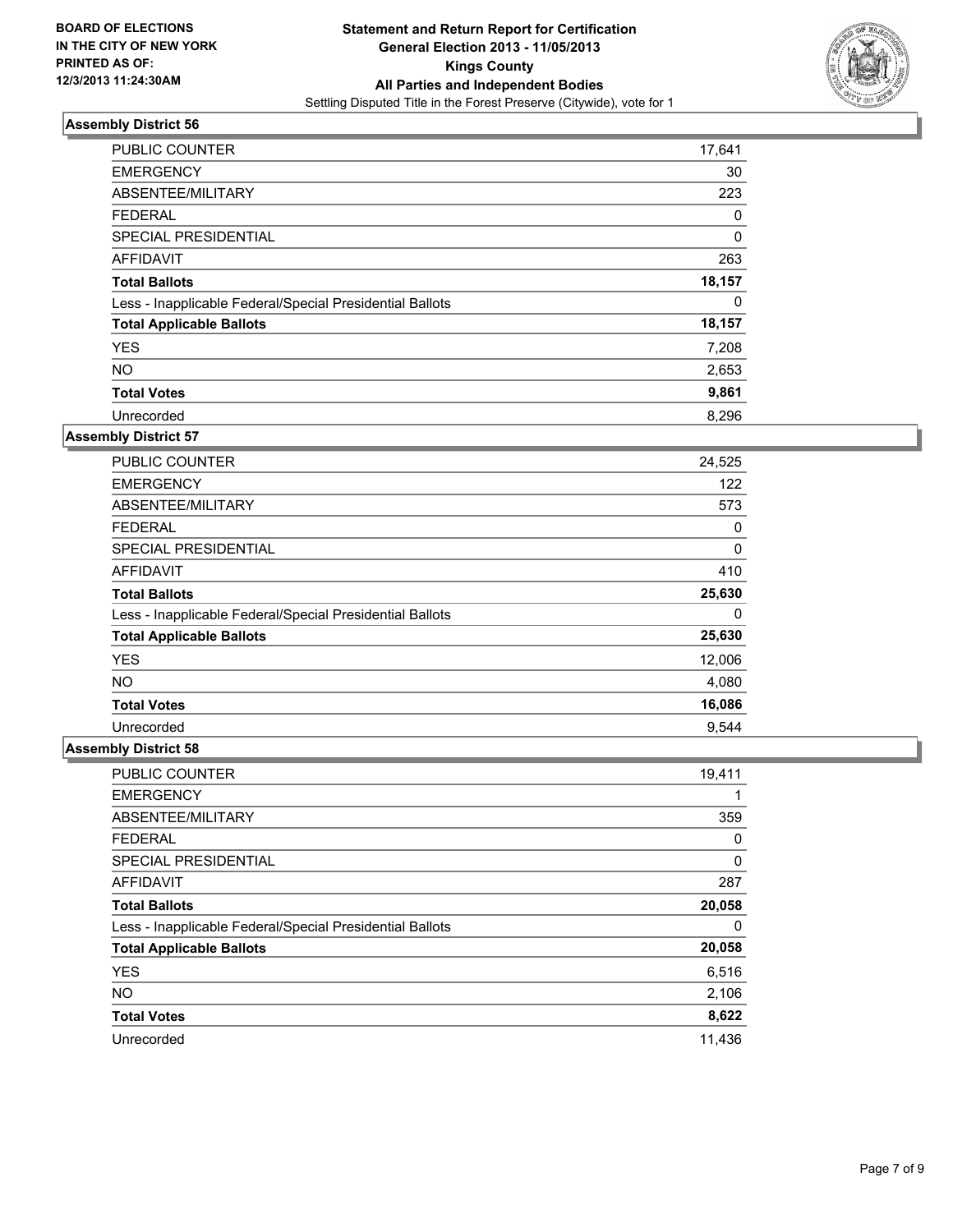

| <b>PUBLIC COUNTER</b>                                    | 19,786   |
|----------------------------------------------------------|----------|
| <b>EMERGENCY</b>                                         | 3        |
| ABSENTEE/MILITARY                                        | 339      |
| <b>FEDERAL</b>                                           | 0        |
| SPECIAL PRESIDENTIAL                                     | $\Omega$ |
| AFFIDAVIT                                                | 250      |
| <b>Total Ballots</b>                                     | 20,378   |
| Less - Inapplicable Federal/Special Presidential Ballots | 0        |
| <b>Total Applicable Ballots</b>                          | 20,378   |
| <b>YES</b>                                               | 7,229    |
| <b>NO</b>                                                | 3,086    |
| <b>Total Votes</b>                                       | 10,315   |
| Unrecorded                                               | 10,063   |

### **Assembly District 60**

| <b>PUBLIC COUNTER</b>                                    | 16,891 |
|----------------------------------------------------------|--------|
| <b>EMERGENCY</b>                                         | 11     |
| ABSENTEE/MILITARY                                        | 159    |
| <b>FEDERAL</b>                                           | 0      |
| <b>SPECIAL PRESIDENTIAL</b>                              | 0      |
| AFFIDAVIT                                                | 253    |
| <b>Total Ballots</b>                                     | 17,314 |
| Less - Inapplicable Federal/Special Presidential Ballots | 0      |
| <b>Total Applicable Ballots</b>                          | 17,314 |
| <b>YES</b>                                               | 5,960  |
| <b>NO</b>                                                | 2,005  |
| <b>Total Votes</b>                                       | 7,965  |
| Unrecorded                                               | 9,349  |

| PUBLIC COUNTER                                           | 4,721 |
|----------------------------------------------------------|-------|
| <b>EMERGENCY</b>                                         | 0     |
| ABSENTEE/MILITARY                                        | 118   |
| <b>FEDERAL</b>                                           | 0     |
| SPECIAL PRESIDENTIAL                                     | 0     |
| <b>AFFIDAVIT</b>                                         | 56    |
| <b>Total Ballots</b>                                     | 4,895 |
| Less - Inapplicable Federal/Special Presidential Ballots | 0     |
| <b>Total Applicable Ballots</b>                          | 4,895 |
| <b>YES</b>                                               | 2,220 |
| <b>NO</b>                                                | 1,081 |
| <b>Total Votes</b>                                       | 3,301 |
| Unrecorded                                               | 1.594 |